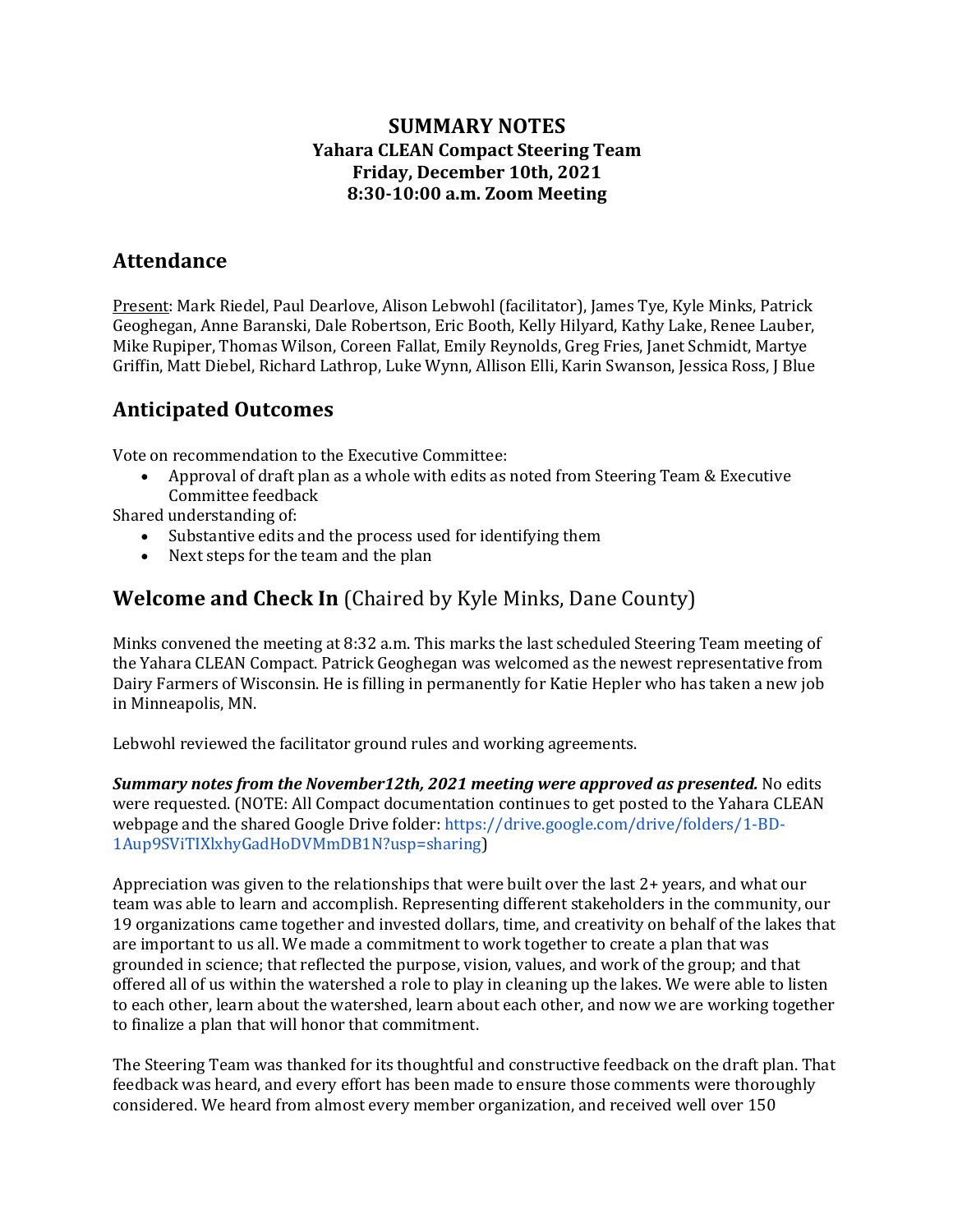different page edits, questions, and recommendations -- from small grammatical corrections to more substantive edits on tone and content related to the science, the recommendations, and community outreach. Also thanked were: Dearlove for organizing and processing all the feedback; the Executive Committee and SmithGroup for determining whether and how requested changes could best be incorporated into the plan; Executive Committee members who volunteered to do additional work over the coming month to take the plan across the finish line; and to everyone who served on a subgroup or committee that helped make sure the draft plan truly reflected the vision, values, and work of this group.

Everyone was given the chance to review the feedback provided and how it will be addressed. Today's agenda is structured to allow the Steering Team to learn more about the feedback-review process and decision outcomes. A vote will then be taken on the draft plan, followed by the sharing of reflections related to the process and results that got us to this point.

#### 2022 Timeline Milestones:

January

- An updated plan will be shared with the Executive Committee by January 7th
- Executive Committee to meet on January 14th to do a page-turn review of the revised plan

### February

- A final plan will be produced and shared with the Steering Team on February 1st
- A Steering Team vote will be taken online to accept the final plan. (The vote will seek confirmation that the final plan is a faithful representation of our work together. It will not say that any organization endorses any specific strategy or recommendation.)
- A Steering Team celebration of some kind will be held in early February. Date, location, and other details are still to be determined.

Beyond

- The plan-development phase of the Compact will end with the February online vote.
- A working committee of interested Compact members will be invited to continue meeting to advise and coordinate around the recommended work, including how the plan gets rolled out to the public in May. Details are still to be determined.
- The plan and its major, high-level findings and recommendations will be announced to the larger community at Clean Lakes Alliance-hosted event on May 18th. Please save the date!

# **Compact Plan Feedback** (Matt Diebel & Paul Dearlove)

Steering Team members were reminded that they are not being asked to do a final weigh in on the plan. Instead, they are being asked to react to the current draft, the feedback that was provided, and the decisions made around that feedback. While the work is still not quite finished, this marks our last official Steering Team meeting. Prior to taking a vote on the draft plan, Minks asked Diebel and Dearlove to briefly summarize the compiled feedback and related decision-making.

Diebel explained the process and nature of the editing requests received at the Steering Team and Executive Committee levels. A previously shared Google Sheet was reviewed that documented the comments and editing recommendations. Comments were assigned categories ranging from "1" (most substantive or warranting Executive Committee discussion) to 3 (least substantive or controversial). The editing team, consisting of Dearlove, Tye, Riedel, Diebel, Fries, Goodwin, Blue, and Lebwohl (acting as facilitator), met on December  $1<sup>st</sup>$  to discuss and make decisions on this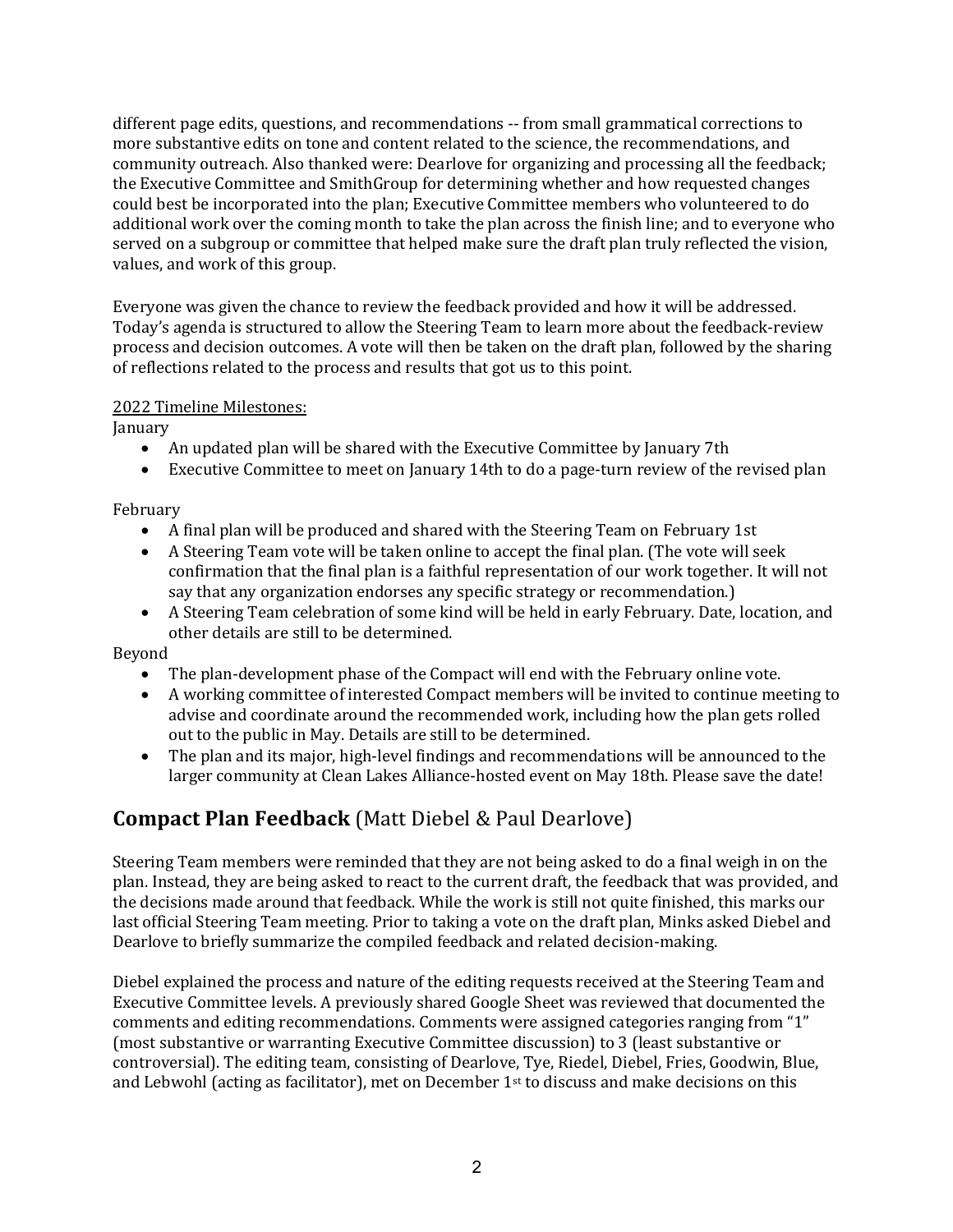feedback. Also reflected on the shared Google Sheet are those decision outcomes to give SmithGroup direction on how to incorporate requested changes.

Next, Dearlove reviewed how to navigate the Google Sheet, explaining how the feedback was organized and processed within the various sheet tabs. On the "Page-turn edits" tab, requested edits can be sorted by either page number in the plan or type of edit. The tabs labeled "Steering Team Feedback Survey" and "Executive Committee Feedback Survey" include the full detail on comments provided, including people's comfortability with accepting the plan as currently drafted. Full transparency was the main objective, and members were reassured that all comments received were documented and considered.

## **Feedback & Decisions Summary Document** (Paul Dearlove)

Dearlove presented the "Draft Plan Feedback & Decisions Summary" that was shared with the Steering Team in advance of the meeting. This included a high-level summary of the more substantive issues, questions or concerns that were raised and how they are proposed to be addressed. What the plan is and is not was also reviewed. For example, the plan is not designed as a detailed implementation manual for all the various actions, nor is it intended to satisfy all publicmessaging needs. Rather, the plan is written to serve as guidance for key stakeholder groups, as well as to provide a community "platform" of values, scientific principles, and action goals that permits us to build upon prior and current watershed-conservation efforts.

Everyone was thanked for their constructive feedback that is now being used to make the plan even better and more usable. Major editing themes were outlined by plan chapter, including those related to tone, emphasis, priorities, and the suggested addition or deletion of specific action recommendations. Initials placed next to an editing decision identify the Executive Committee volunteer who will take the lead in developing or refining necessary content. Otherwise, if someone's initials are not present, it can be assumed that it is a SmithGroup item to address. Decisions labeled as "pending" were not fully resolved and will require further Executive Committee discussion.

Also reviewed was the progression of recent and future straw polls and votes (see below). The intention of these check-ins and votes is to understand how the group is feeling about the plan as it takes shape, as well as to identify potential deal-breakers.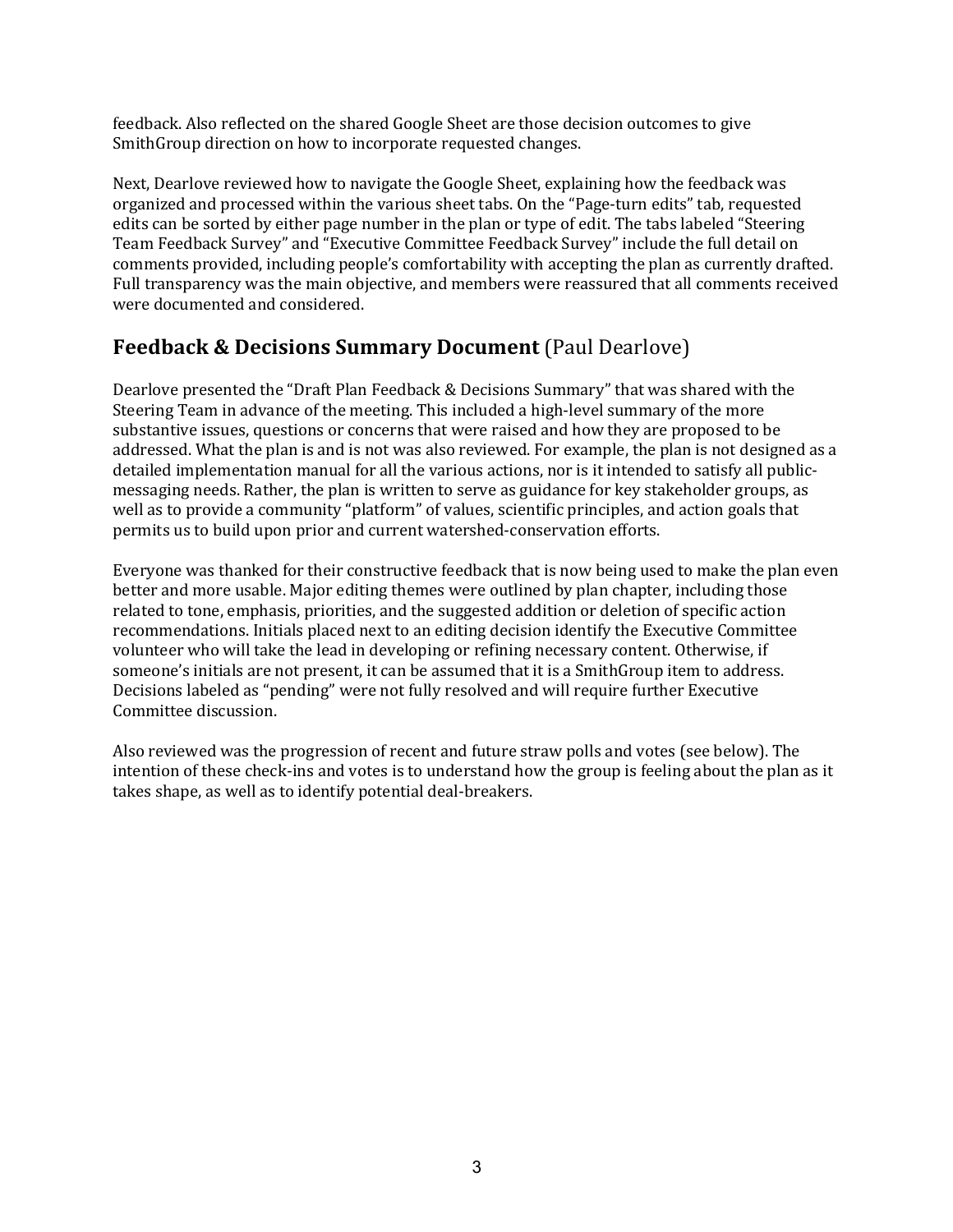### **Pending Votes**

### 12/10 Steering Team

Vote to recommend for Executive Committee approval the Yahara CLEAN 3.0 plan as drafted on  $11/1/21$  and with the execution of editing decisions as documented and reviewed at the  $12/10/21$ Steering Team meeting. It is our collective opinion that this body of work, as a whole and without constituting specific endorsement of any individual recommendation or proposal, faithfully represents the purpose, vision, values and work of the Yahara CLEAN Compact.

### 12/10 Executive Committee

Vote to approve the Yahara CLEAN 3.0 plan as drafted on 11/1/21 and with the execution of editing decisions as documented and reviewed at the 12/10/21 Steering Team meeting. It is our collective opinion that this body of work, as a whole and without constituting specific endorsement of any individual recommendation or proposal, faithfully represents the purpose, vision, values, and work of the Yahara CLEAN Compact.

### 1/14 Executive Committee & 2/11 Steering Team

Vote to approve the Yahara CLEAN 3.0 plan dated and titled . It is our collective opinion that this body of work, as a whole and without constituting specific endorsement of any individual recommendation or proposal, faithfully represents the purpose, vision, values, and work of the Yahara **CLEAN Compact.** 

### **Compact Plan Vote**

*VOTE:* We recommend for Executive Committee approval the Yahara CLEAN 3.0 plan as drafted on 11/1/21 and with the execution of editing decisions as documented and reviewed *at* this 12/10/21 Steering Team meeting. It is our collective opinion that this body of work, as a whole and without constituting specific endorsement of any individual recommendation or proposal, faithfully represents the purpose, vision, values, and work of the Yahara CLEAN *Compact.* (Approved with no noted dissentions or abstentions)

### **Compact Experience (Round Robin)**

*What is one thing about this experience* -- *the process, results, a specific moment or action or connection* -- *that you are grateful for or that was meaningful for you and that you would like to share with the group?*

**Eric Booth:** Very grateful for all the analysis and expertise that has gone into this work. Many volunteer hours were dedicated to the effort.

**Dick Lathrop**: The science analysis really got at the heart at what is driving the phosphorus loading and how it is changing over time, giving us good direction for how to proceed. The implementation of conservation practices has made a difference, but the challenges are even bigger than we realized. It is disheartening that those challenges might not be addressed to the extent hoped. **Kelly Hilyard:** Grateful for being in the room with so many amazing people. It was an incredible process to be a part of and observe. Having a clearer picture of the challenges will help the city of Middleton continue to work on these efforts.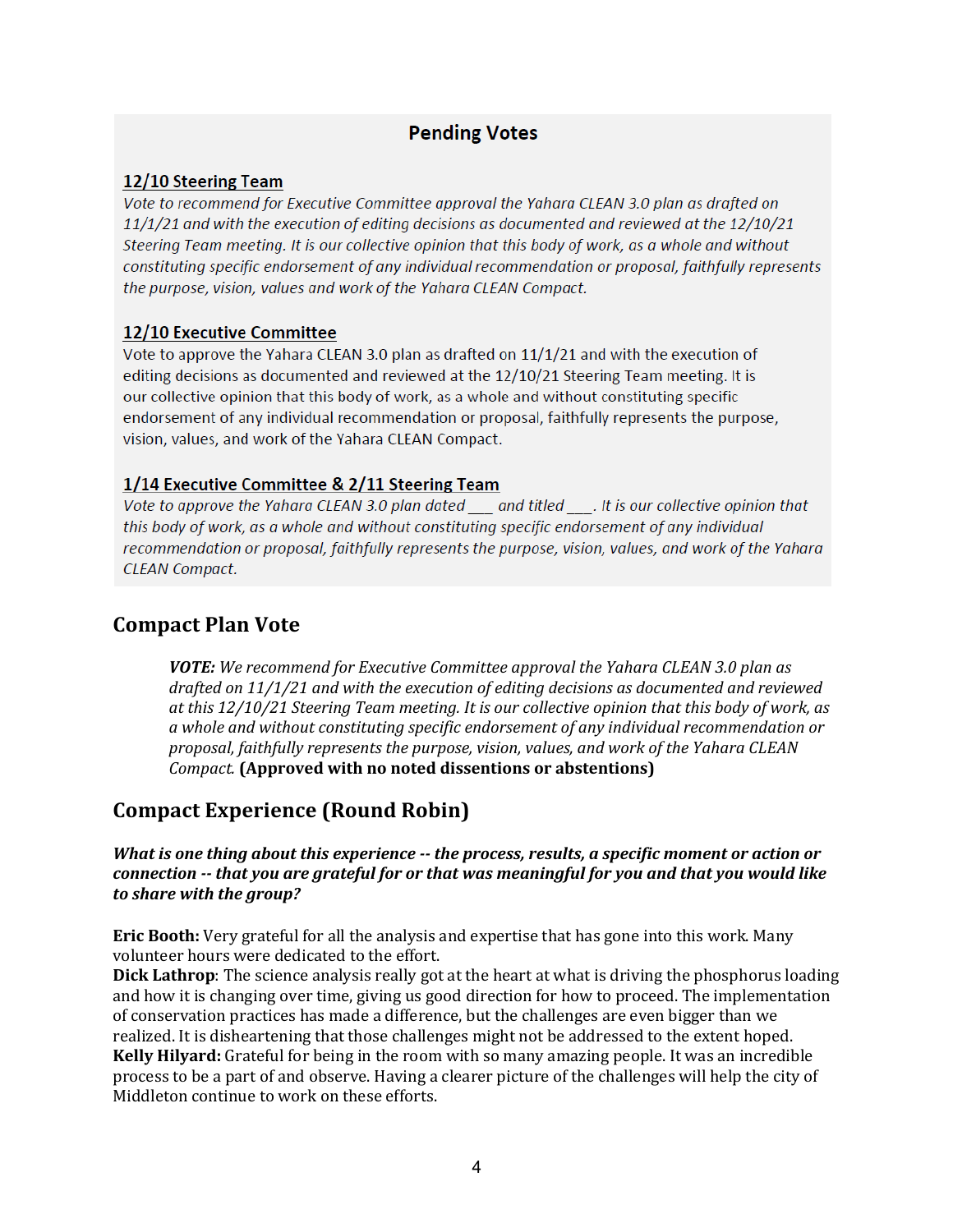**Coreen Fallat:** Thankful to be a part of this work and watch this process unfold. The plan really does capture and reflect our group's past conversations.

**Matt Diebel**: Appreciate learning about all the organizations that are part of this team and how they approach these issues. The Pecha Kuchas were an amazing tool to learn about everyone's story and how they see their organizations fitting into the overall effort.

**Mike Rupiper**: One of the benefits is what was gained through the process itself. The collective change and understanding are just as important as the creation of a final planning document.

**Mark Riedel**: Echoes Diebel's sentiments. Working over a long period of time as a large group with different perspectives is always a challenge, but there is strength in that diversity. The plan is impressive, and it represents a wealth of information and experience.

**Emily Reynolds**: Amazing to hear everyone's unique perspectives. I greatly appreciate the publicengagement efforts and documentation.

**Renee Lauber:** Appreciate the opportunity and impressed with the work and organization. Working with and learning from Sarah Dance [on inclusive public engagement] was especially rewarding.

**Tom Wilson**: Congratulations to everyone. Thought we were way off track with some of the early content drafts. Great job to the team for pulling this out of the mud and producing a solid document. **Greg Fries**: Learned so much from everyone. Did not have a full appreciation for the work that the facilitation required. Lebwohl and Diebel did incredible work.

**J Blue (SmithGroup)**: Thanks to everyone for your time, interest, and passion.

**Anne Baranski**: Appreciate the diversity of the group. Everyone has done a really good job of leveling the playing field of understanding, especially with the science.

Allison Elli (Clean Lakes Alliance intern): Learned a lot and grateful to be part of the process. **Kathy Lake:** Really appreciate the different perspectives and tying it all together to be shared with the broader community.

**Martye Griffin**: Amazed by the process and having a common message and understanding. The science is critical and very well synthesized. The group's interactions are something I've never seen before, and we should all be proud of that piece.

**Paul Dearlove**: The collaborative mindset was inspiring and encouraging to see throughout. Thanks to those of you who went above and beyond as participants, supporters, and positive voices. A lot of work was done outside of the monthly meetings by various subgroups and committees. **James Tye**: Impressed by the constant growing and learning from all the different groups. Now it comes down to execution.

**Kyle Minks:** Appreciate all the learning that occurred throughout the process.

# **Close**

Minks once again thanked the Steering Team for all its good work. Special thanks were extended to Alison Lebwohl whose role as facilitator was so pivotal to successfully executing this whole effort. Everyone was asked to please continue to keep your organizations well informed as we start to look forward to the implementation phase. He concluded with a few reminders regarding next steps:

- $\circ$  Early February, 2022: Distribute final plan; online Steering Team vote; celebration event. Please hold February  $11<sup>th</sup>$  (8:30-10:00 a.m.) as a tentative date for the celebration.
- $\circ$  May 18, 2022: Public rollout of the plan at an event hosted by Clean Lakes Alliance
- $\circ$  No further meetings planned for the Steering Team. Clean Lakes Alliance will reach out to invite your continued involvement as the plan gets rolled out and executed.

Meeting adjourned at 9:40.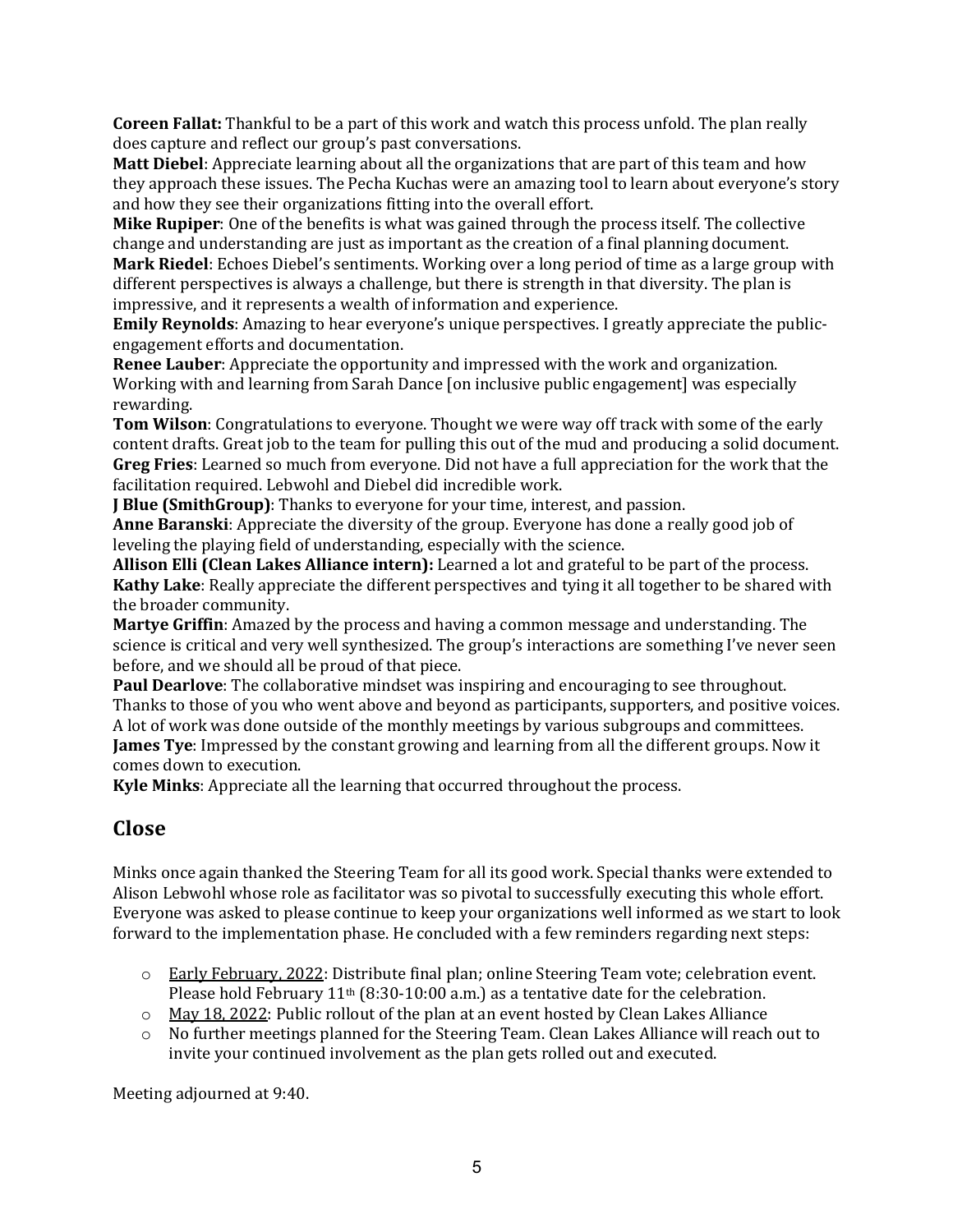### **SUMMARY NOTES Yahara CLEAN Compact Executive Committee Friday, December 10, 2021 9:50-11:10 A.M. Zoom Meeting**

## **Attendance**

Present: Paul Dearlove, Luke Wynn, Alison Lebwohl (facilitator), Coreen Fallat, Matt Diebel, Kyle Minks, Mark Riedel, Greg Fries, James Tye, Allison Elli, and J. Blue (SmithGroup)

### **Anticipated Outcomes**

- Observations on prior Steering Team discussion
- Decision on next steps for closing out the project (actions, owners, deadlines)

# **Welcome and Check In** (Chaired by Kyle Minks)

Meeting was convened at 9:52 a.m.

*Summary notes from the 11/12/21 Executive Committee meeting were unanimously approved* as *presented*. No edits were requested.

# **Reflections on Steering Team Discussion**

Highlights:

- It was not clear how many people dove deep into the feedback documentation. It is likely that most did not extensively review that documentation prior to the meeting.
- The next big lift will be the development of a new Executive Summary and how to effectively convey the most important findings and recommendations.
	- $\circ$  Consider adding a last page to the Executive Summary with Steering Team quotes. A great level of trust was developed among the team members and that deserves to be lauded and highlighted.
- The process is such an important part of the Compact story. It was inspiring to see all the positive votes in favor of the plan, which is remarkable given the scale of this work.

Minks asked if anything was needed of the Executive Committee between now and February. Dearlove replied that most of that time will be devoted to developing or refining plan content. Executive Committee members were asked to be "on call" to provide any necessary support to those who had volunteered for those assignments.

J Blue: We are comfortable with what is being asked of SmithGroup. Some of our Google Sheet comments are questions back the Executive Committee regarding how it wishes to proceed on specific matters. We will be prepared to incorporate information and content as its gets received.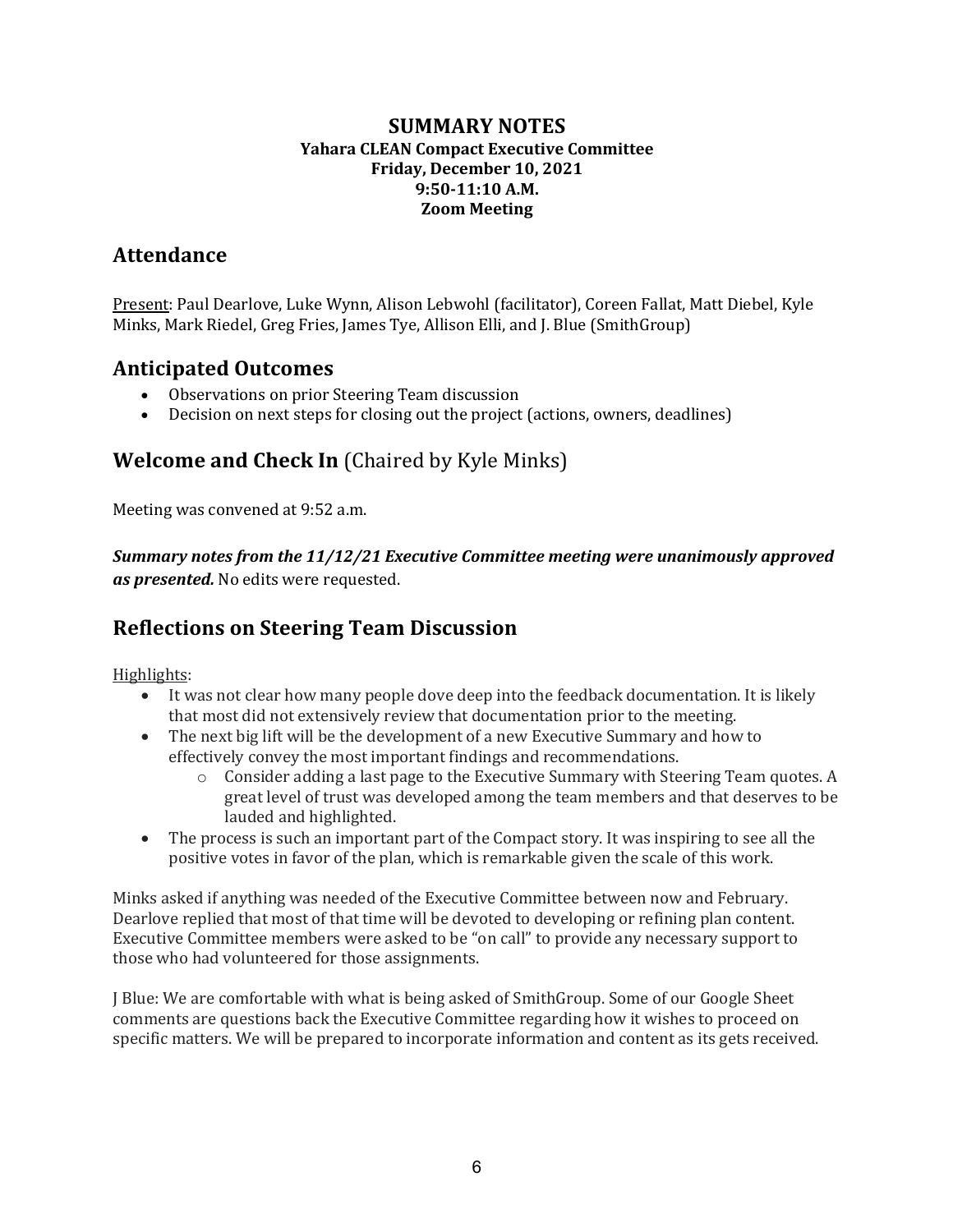### **Discussion: Edits, Actions, Owners**

#### Format of content submissions

Content assignments can be shared with SmithGroup as Word documents. SmithGroup will then insert the new or revised section into the existing InDesign file.

#### Title Discussion

Tye: "Renew the Blue" was developed by the City of Madison many years ago and could be a good title or tag line. He offered that Clean Lakes Alliance could prepare a cover page mockup with a new title and picture.

No strong opinions were shared about the title or cover page. The group was fine leaving that to Clean Lakes Alliance. Any changes will still go to the Executive Committee for final approval.

#### State of the Science

Diebel will be making more edits to the science chapter. Multiple comments were received about the disconnect between the 'State of the Science' and other sections of the plan, so this will be important to address. Diebel said he will focus on the big picture. The disconnects were a result of the science section being written separately and then merged into the rest of the plan at the last minute. He will work on editing those inconsistencies.

#### Public Engagement

How were the public-engagement outcomes used to shape the plan and its guidance? It was not abundantly clear how stakeholder input was used, especially in crafting future outreach recommendations. This was heard from multiple Steering Team members and warrants attention.

### Priority Actions

Diebel explained that his intent was not to add a bunch of additional detail to the actions, but to provide better clarifications, such as by offering some examples when appropriate.

#### Responsible or Lead Entities

The distinction between responsibilities is often blurry when it comes to the larger "Government" stakeholder group. The plan should explain this issue, document that there may be multiple or overlapping responsibilities, and identify an implementation "lead," perhaps as part of an appendix.

- o Wisconsin DNR must be given authority by the legislature to "lead" anything. This is a barrier that applies to most government entities. A disclaimer may need to be added to actions requiring special authorization or approval.
- o **Straw Poll**: Identify a government "lead" for each action using one of the following general labels: Federal, State, County, or Municipal. Include any necessary explanation or disclaimers in the stakeholder group introduction. Smithgroup to have discretion in identifying those suggested leads. **(Approved)**
- o Minks: Once we see what this looks like, the County reserves the right to not have their name behind a specific action.
- $\circ$  J Blue: SmithGroup will add as part of the narrative that government actions may first require special authorization or approval. The government level most appropriate to take on the action will be identified as the suggested lead.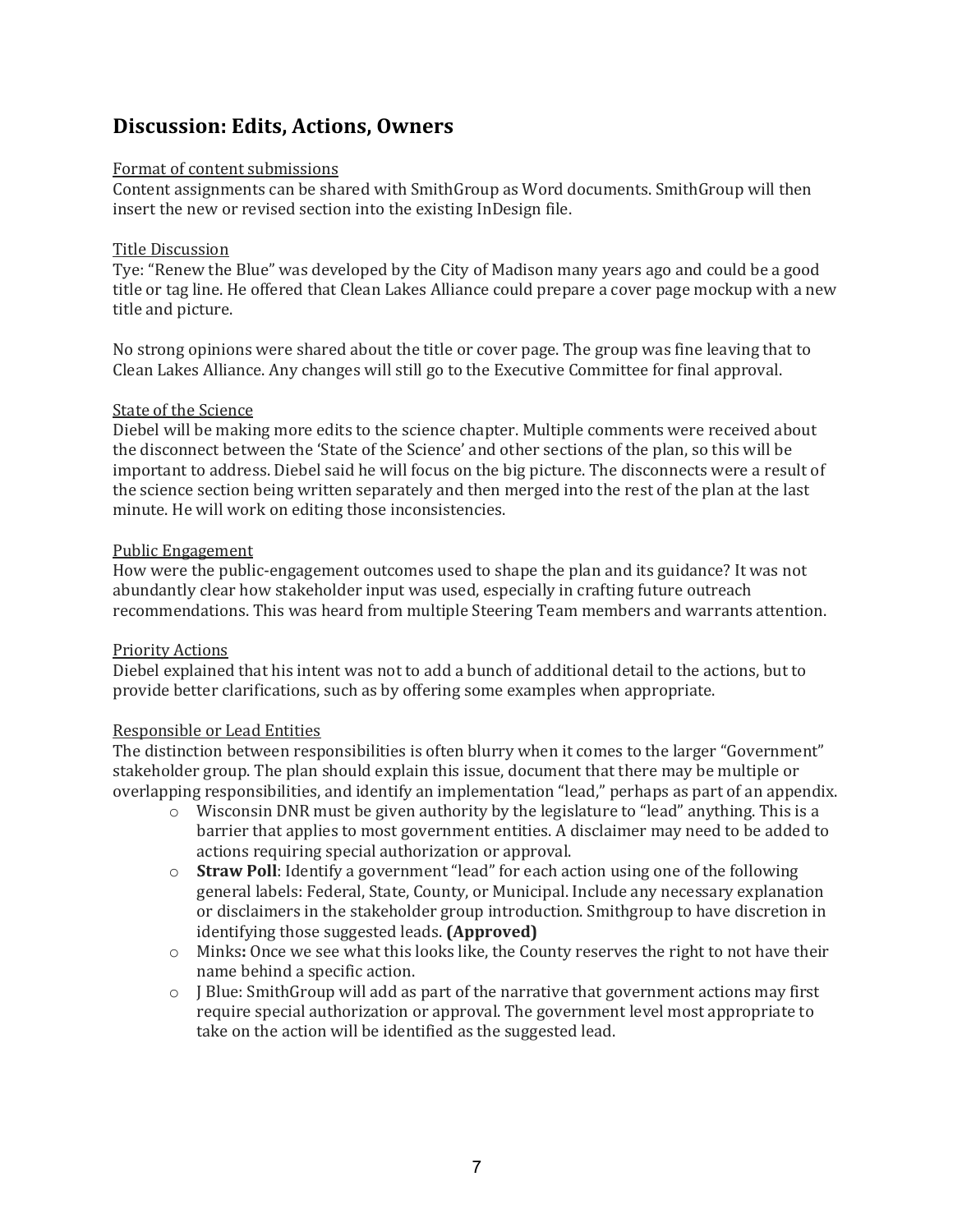#### Manure-processing actions

Riedel: Do we expand the scope and break out specific actions related to manure processing? The manure digester action is treating a symptom and may enable things to become more problematic. Simply building more digesters is not likely to solve the problem.

- $\circ$  Diebel offered to run any edits by Riedel before submitting them to SmithGroup. Fallat suggested that more explanation may be helpful to distinguish between regional and onfarm facilities.
- $\circ$  Blue (SmithGroup): Will discuss with Diebel and Riedel about how to approach manure processing to avoid a big list of sub-actions. It will be important to retain these as top action recommendations since they are tools for addressing the Jan-Mar high-loading period.

#### Managed Rotational Grazing

Minks recommended that SmithGroup consult with Eric Booth about his comments concerning rotational grazing. However, he cautioned that farming groups have serious concerns about research from UW and whether rotational grazing was feasible in the Yahara watershed. There is some serious resistance against some of the current language around this topic.

- $\circ$  Riedel proposed that the language should emphasize converting more grain grasses into dairy rotations, not just open-pasture grazing.
- o Blue offered to take a first pass and share with Booth, Minks and Riedel for comment. Dearlove suggested that he first call Booth to clarify his comments. This topic is his area of expertise, and he is a big proponent of managed rotational grazing as a good alternative to the more conventional confinement model.
- $\circ$  Tye said it is an important recommendation even if there are farmers who might question its value or feasibility. We have done this in the watershed, so we don't want to hide this as a potentially viable action. Just because some people don't want something doesn't mean we should play down its potential importance. Having it listed as a recommendation, even if it is not flagged as a top-priority action, may encourage a small subset of farmers in the watershed to transition to rotational grazing.
- $\circ$  Riedel explained that dairy farmers have been pushed into confinement to optimize bovine health. They have invested millions to do it because they were long told to do so by government. If we then start telling farmers to move away from confinement, it will just be another bait-and-switch on farmers. If that comes out as a big recommendation, it could be a significant barrier. Minks added that the type of agriculture in the northern part of the watershed is overwhelmingly confinement agriculture. This will draw the attention of many farmers and could provide ammunition to not support the plan.

Decision: The action on rotational grazing  $(A-02)$  would remain as a recommendation, but it would not be called out as a top action proposal for the watershed.

Proposal: Clean Lakes Alliance will incorporate a subset of the top actions as part of the new Executive Summary. A content outline will be developed for Executive Committee review and approval.

#### Pending Decisions from 12/1 editing workshop

On the question of "implementer notes," is this something we want for the plan? This question was discussed by the group but not resolved. A point was raised that the plan, as currently drafted, is not an action-implementation manual. We are pointing stakeholder groups in the right direction with the recommended actions but not telling them how to implement those actions.